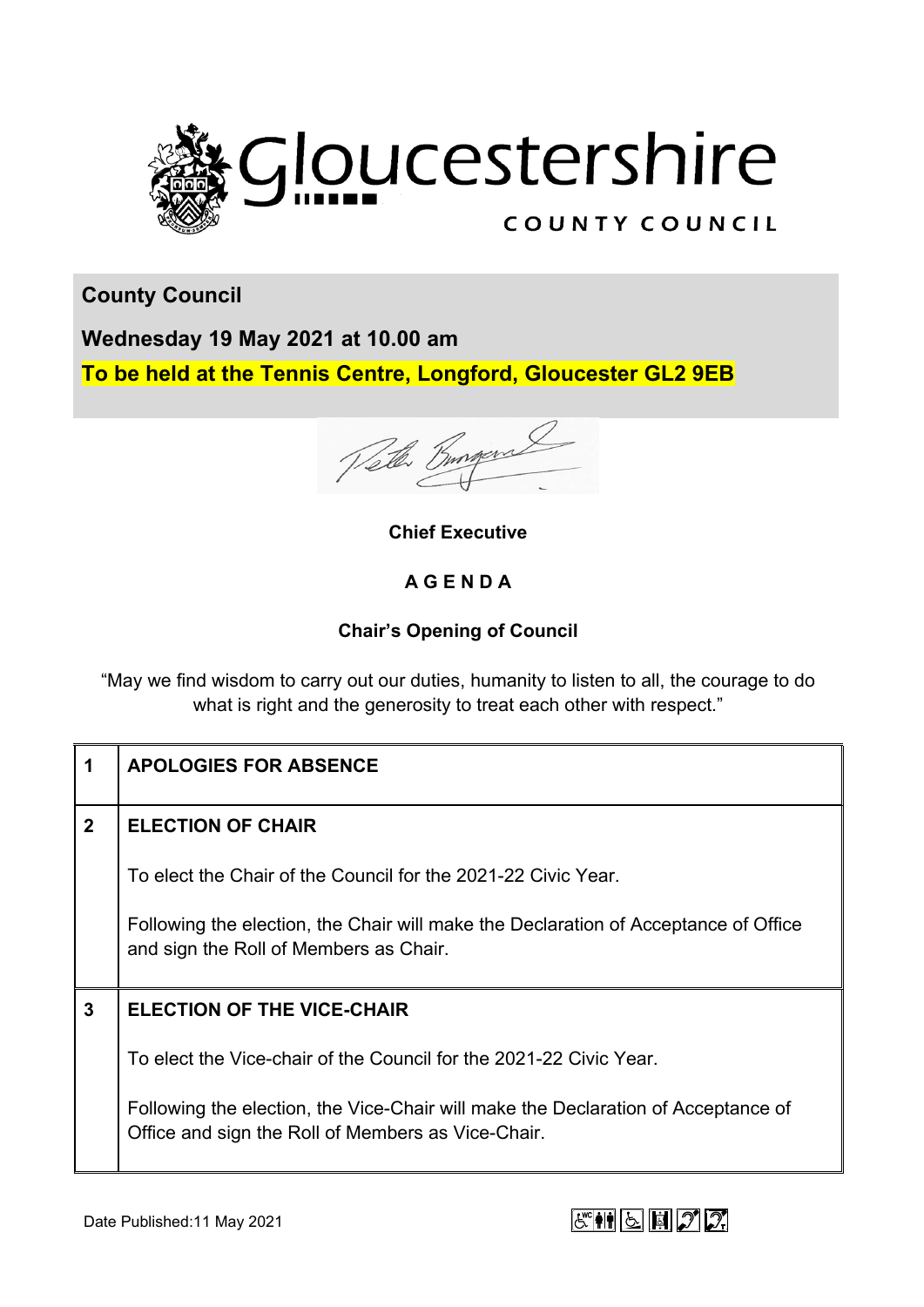| $\overline{\mathbf{4}}$ | <b>MINUTES</b> (Pages 1 - 16)                                                                                                                                         |
|-------------------------|-----------------------------------------------------------------------------------------------------------------------------------------------------------------------|
|                         | To confirm and sign the minutes of the meeting held on 17 March 2021.                                                                                                 |
| 5                       | <b>DECLARATIONS OF INTEREST</b>                                                                                                                                       |
|                         | Please declare any disclosable pecuniary interests or personal interests that you may<br>have relating to any specific matters which may be discussed at the meeting. |
| 6                       | <b>LEADER OF THE COUNCIL</b>                                                                                                                                          |
|                         | To elect the Leader of the Council. In accordance with the Constitution, this will be for<br>the four year term of the Council.                                       |
| $\overline{7}$          | <b>CABINET MEMBERSHIP</b>                                                                                                                                             |
|                         | The Leader of the Council to announce their appointments to the Cabinet.                                                                                              |
| 8                       | <b>ANNOUNCEMENTS</b>                                                                                                                                                  |
| $\boldsymbol{9}$        | <b>PETITIONS</b>                                                                                                                                                      |
|                         | To receive petitions, if any, without discussion.                                                                                                                     |
| 10                      | <b>COUNCIL COMMITTEES (Pages 17 - 22)</b>                                                                                                                             |
|                         | To consider the report of the Head of Democratic Services.                                                                                                            |
|                         |                                                                                                                                                                       |
| 11                      | APPOINTMENT OF AN INDEPENDENT MEMBER TO THE AUDIT AND<br><b>GOVERNANCE COMMITTEE</b> (Pages 23 - 24)                                                                  |
|                         | To consider the report of the Head of Democratic Services.                                                                                                            |
| 12                      | <b>INDEPENDENT PERSONS</b> (Pages 25 - 26)                                                                                                                            |
|                         | To consider the report of the Director of Policy, Performance and Governance and<br><b>Monitoring Officer.</b>                                                        |

## $E \cong \mathbb{N}$   $\boxed{5}$   $\boxed{7}$   $2$